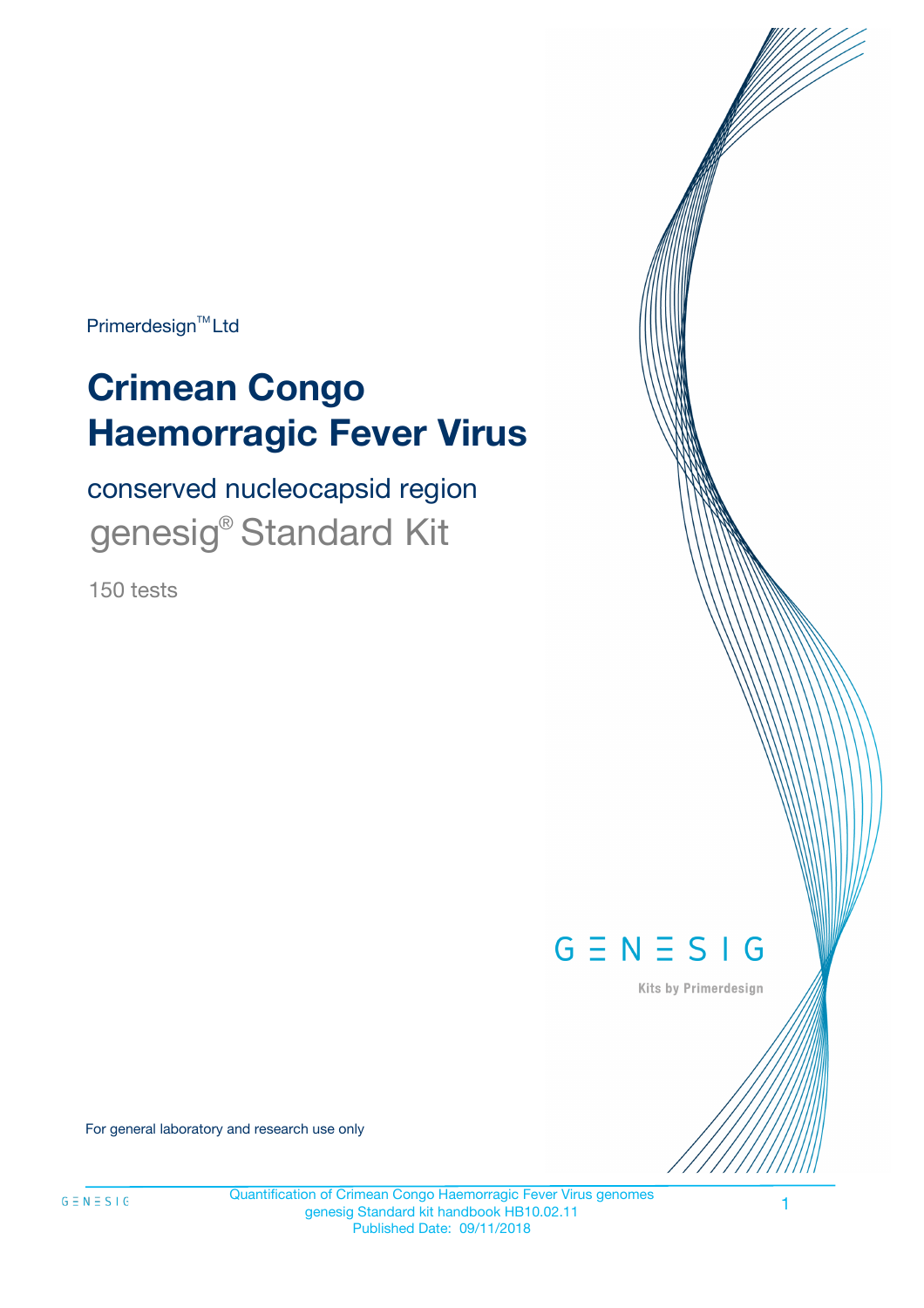# Introduction to Crimean Congo Haemorragic Fever Virus

Crimean-Congo haemorrhagic fever is caused by a single-stranded RNA virus of the Bunyaviridae family. The virus consists of an enveloped virion of spherical shape with a diameter of about 90-100nm. Within the virion the RNA with a helical structure can be separated into three segments: small, encoding the nucleocapsid protein; medium, encoding the glycoproteins and large, encoding the RNA polymerase.

CCHF is a tick-borne disease. The virus utilises the hard ticks within the Hyalomma genus of the Ixodidae family as both a reservoir and a vector. Transmission between ticks is usually by one of the following methods: either passed from the infected female tick to her offspring; by venereal transmission; or by ticks feeding on small vertebrates that are infected. Infected ticks may then pass on the infection to larger invertebrates such as live stock – with infected animals such as cattle and sheep acting as amplifying hosts – and humans by biting. The antiviral drug Ribiviran has been used in the treatment of CCHF although there has been no trial evidence to support its use. Supportive therapy is the main type of treatment for CCHF infection.

After an incubation period ranging from 1-6 days depending on how infection occurred, the infection usually presents with sudden flu-like symptoms which resolve after a week. In the majority of cases, patients will also show signs of hemorrhage, beginning with confusion and mood instability, progressing to nosebleeds, vomiting, black stools and a swollen liver. In patients who recover these symptoms begin to diminish approximately 10 days after the initial infection; however, the disease can be fatal in up to 30% of cases.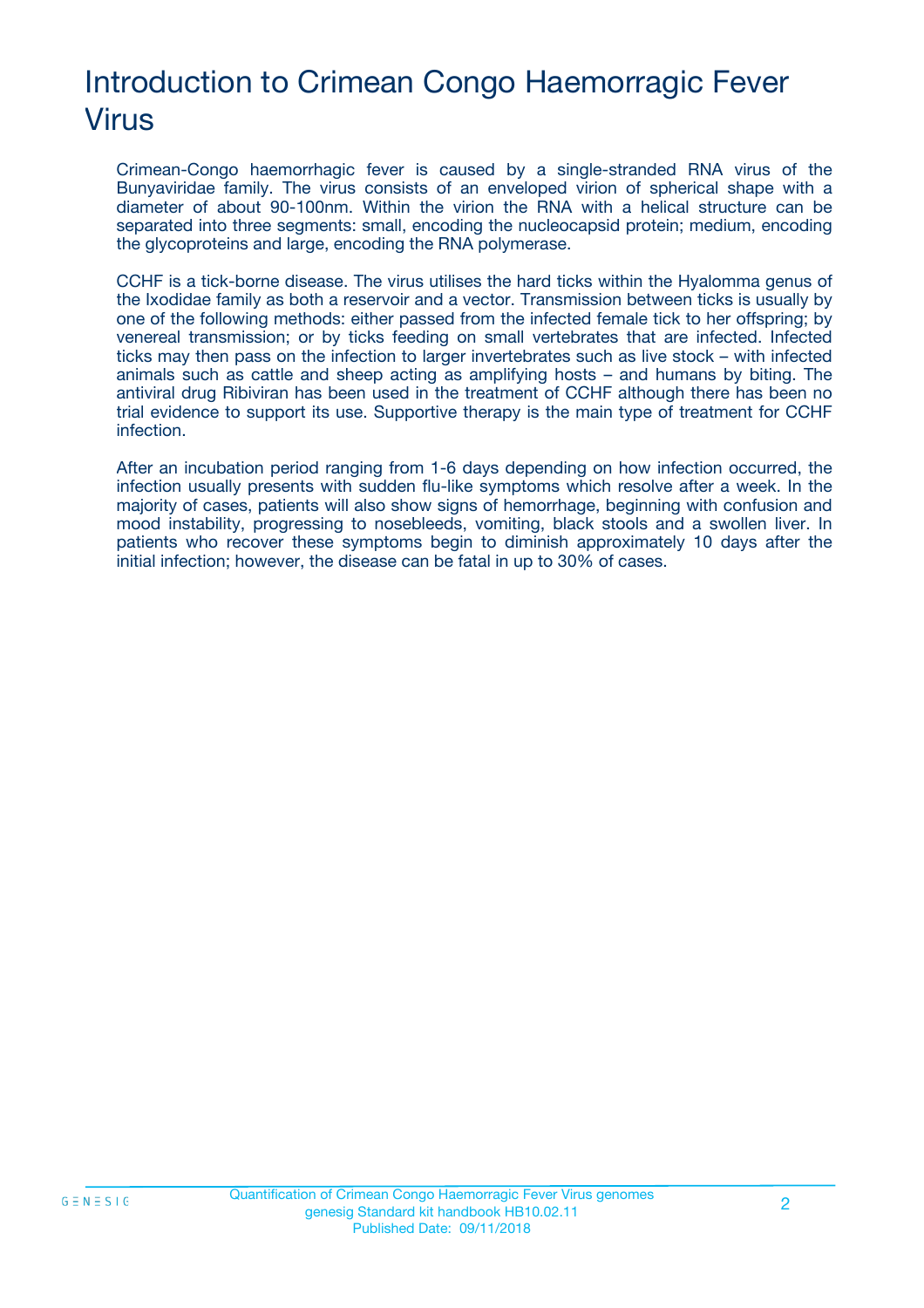# **Specificity**

The Primerdesign genesig Kit for Crimean Congo Haemorragic Fever Virus (CCHFV) genomes is designed for the in vitro quantification of CCHFV genomes. The kit is designed to have a broad detection profile. Specifically, the primers represent 100% homology with over 95% of the NCBI database reference sequences available at the time of design.

The dynamics of genetic variation means that new sequence information may become available after the initial design. Primerdesign periodically reviews the detection profiles of our kits and when required releases new versions.

The primers and probe detect highly conservers regions within nucleocapsid gene of the S segment. The primers and probe have >95% homology with all reference sequences included in the phylogenetic tree below which have selected from diverse geographical regions. Our kit for Crimean-Congo haemorrhagic fever Virus therefore has the very broadest detection profile. However, due to the inherent instability of RNA viral genomes, it is not possible to guarantee detection of all clinical isolates.

If you require further information, or have a specific question about the detection profile of this kit then please send an e.mail to enquiry@primerdesign.co.uk and our bioinformatics team will answer your question.

Fig 1 Accession numbers for CCHFV isolates

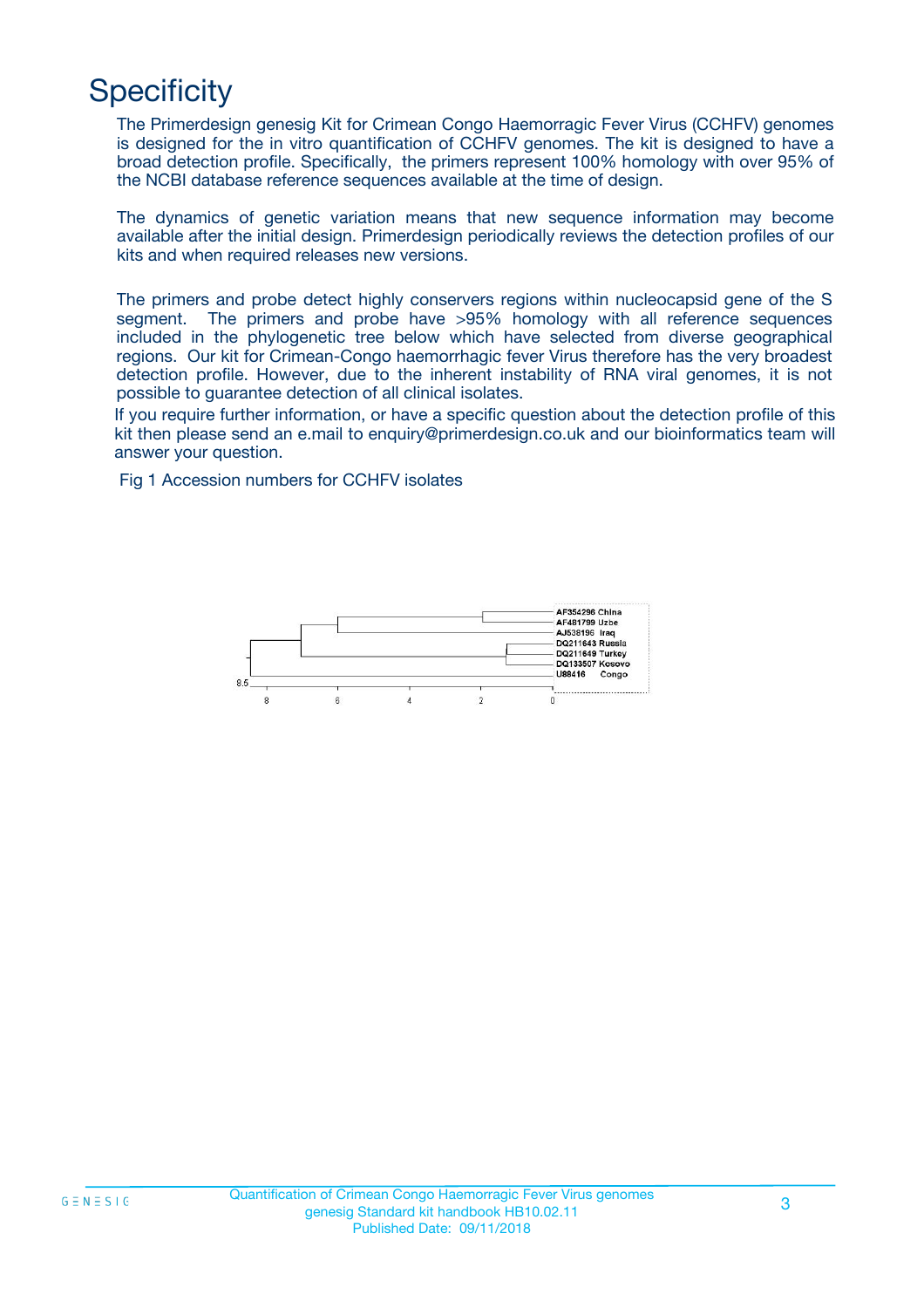# Kit contents

- **CCHFV specific primer/probe mix (150 reactions BROWN)** FAM labelled
- **CCHFV positive control template (for Standard curve RED)**
- **RNase/DNase free water (WHITE)** for resuspension of primer/probe mixes
- **Template preparation buffer (YELLOW)** for resuspension of positive control template and standard curve preparation

### **Reagents and equipment to be supplied by the user**

#### **Real-time PCR Instrument**

#### **Extraction kit**

This kit is recommended for use with genesig Easy DNA/RNA Extraction kit. However, it is designed to work well with all processes that yield high quality RNA and DNA with minimal PCR inhibitors.

**oasigTM lyophilised OneStep or Precision**®**PLUS OneStep 2X RT-qPCR Master Mix** Contains complete OneStep RT-qPCR master mix

**Pipettors and Tips**

**Vortex and centrifuge**

**Thin walled 1.5 ml PCR reaction tubes**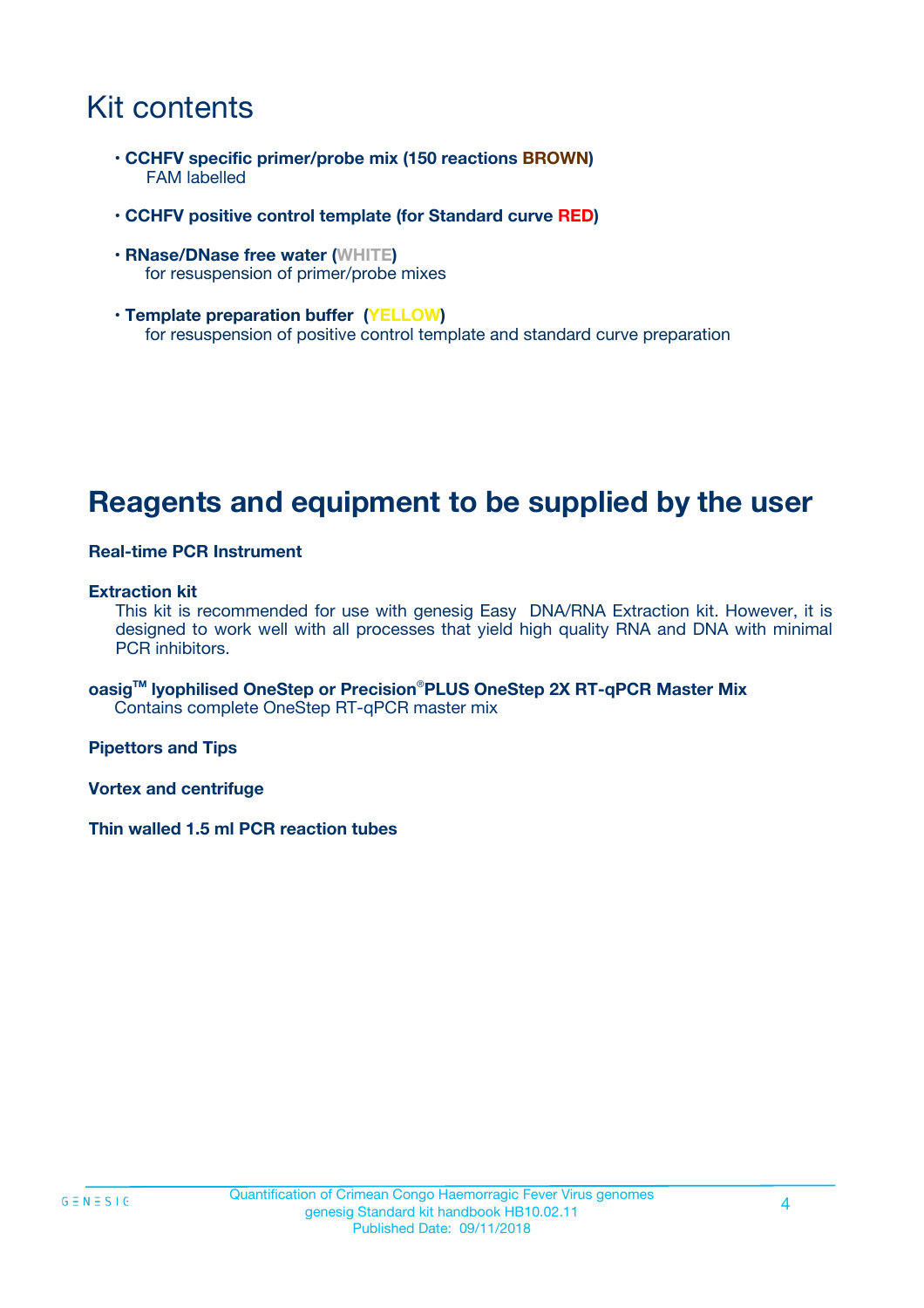### Kit storage and stability

This kit is stable at room temperature but should be stored at -20ºC on arrival. Once the lyophilised components have been resuspended they should not be exposed to temperatures above -20°C for longer than 30 minutes at a time and unnecessary repeated freeze/thawing should be avoided. The kit is stable for six months from the date of resuspension under these circumstances.

If a standard curve dilution series is prepared this can be stored frozen for an extended period. If you see any degradation in this serial dilution a fresh standard curve can be prepared from the positive control.

Primerdesign does not recommend using the kit after the expiry date stated on the pack.

### Suitable sample material

All kinds of sample material suited for PCR amplification can be used. Please ensure the samples are suitable in terms of purity, concentration, and RNA/DNA integrity. Always run at least one negative control with the samples. To prepare a negative-control, replace the template RNA sample with RNase/DNase free water.

### Dynamic range of test

Under optimal PCR conditions genesig CCHFV detection kits have very high priming efficiencies of >95% and can detect less than 100 copies of target template.

### Notices and disclaimers

This product is developed, designed and sold for research purposes only. It is not intended for human diagnostic or drug purposes or to be administered to humans unless clearly expressed for that purpose by the Food and Drug Administration in the USA or the appropriate regulatory authorities in the country of use. During the warranty period Primerdesign genesig detection kits allow precise and reproducible data recovery combined with excellent sensitivity. For data obtained by violation to the general GLP guidelines and the manufacturer's recommendations the right to claim under guarantee is expired. PCR is a proprietary technology covered by several US and foreign patents. These patents are owned by Roche Molecular Systems Inc. and have been sub-licensed by PE Corporation in certain fields. Depending on your specific application you may need a license from Roche or PE to practice PCR. Additional information on purchasing licenses to practice the PCR process may be obtained by contacting the Director of Licensing at Roche Molecular Systems, 1145 Atlantic Avenue, Alameda, CA 94501 or Applied Biosystems business group of the Applera Corporation, 850 Lincoln Centre Drive, Foster City, CA 94404. In addition, the 5' nuclease assay and other homogeneous amplification methods used in connection with the PCR process may be covered by U.S. Patents 5,210,015 and 5,487,972, owned by Roche Molecular Systems, Inc, and by U.S. Patent 5,538,848, owned by The Perkin-Elmer Corporation.

### Trademarks

Primerdesign™ is a trademark of Primerdesign Ltd.

genesig $^\circledR$  is a registered trademark of Primerdesign Ltd.

The PCR process is covered by US Patents 4,683,195, and 4,683,202 and foreign equivalents owned by Hoffmann-La Roche AG. BI, ABI PRISM® GeneAmp® and MicroAmp® are registered trademarks of the Applera Genomics (Applied Biosystems Corporation). BIOMEK® is a registered trademark of Beckman Instruments, Inc.; iCycler™ is a registered trademark of Bio-Rad Laboratories, Rotor-Gene is a trademark of Corbett Research. LightCycler™ is a registered trademark of the Idaho Technology Inc. GeneAmp®, TaqMan® and AmpliTaqGold® are registered trademarks of Roche Molecular Systems, Inc., The purchase of the Primerdesign™ reagents cannot be construed as an authorization or implicit license to practice PCR under any patents held by Hoffmann-LaRoche Inc.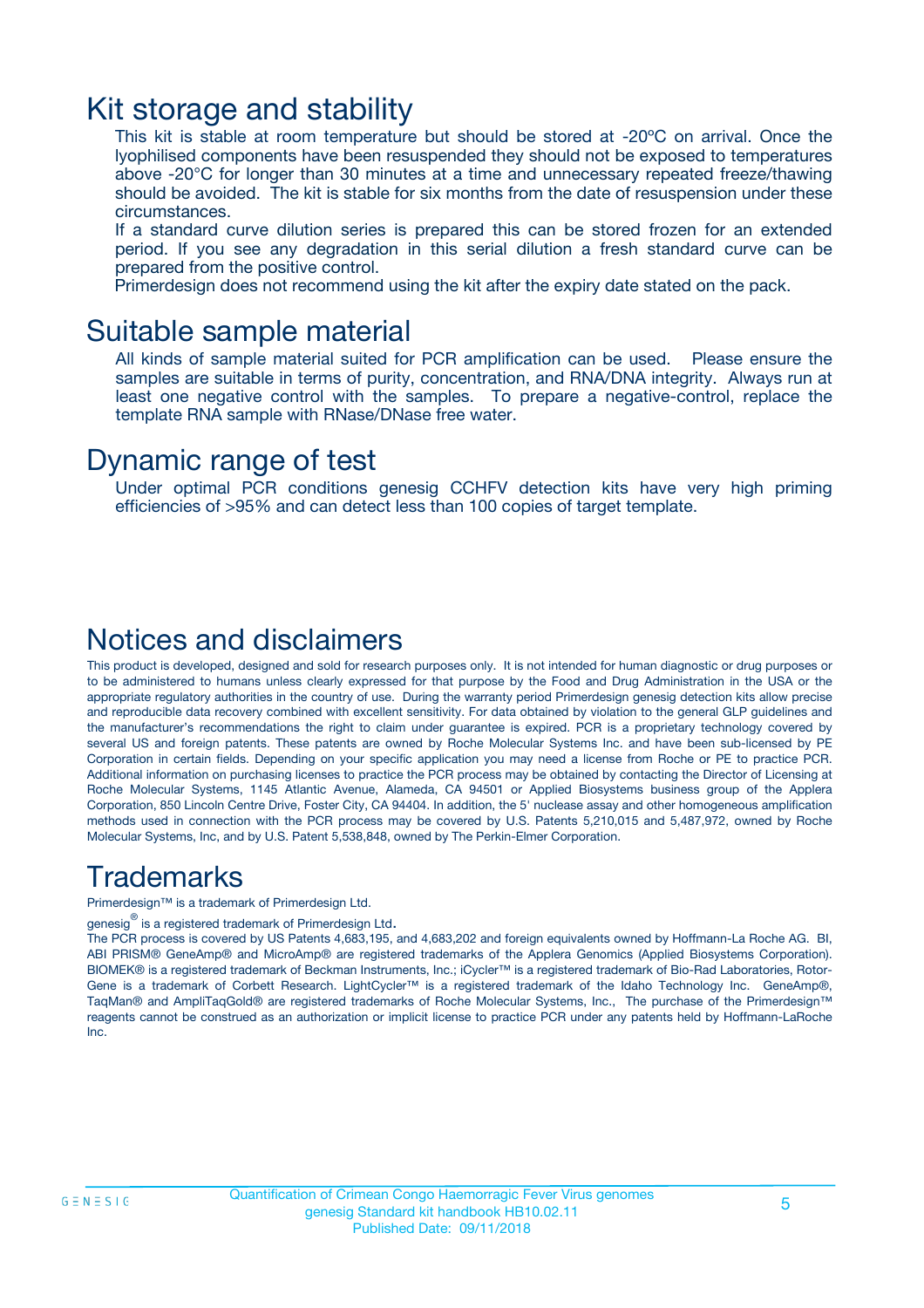# Principles of the test

#### **Real-time PCR**

A CCHFV specific primer and probe mix is provided and this can be detected through the FAM channel.

The primer and probe mix provided exploits the so-called TaqMan® principle. During PCR amplification, forward and reverse primers hybridize to the CCHFV cDNA. A fluorogenic probe is included in the same reaction mixture which consists of a DNA probe labeled with a 5`-dye and a 3`-quencher. During PCR amplification, the probe is cleaved and the reporter dye and quencher are separated. The resulting increase in fluorescence can be detected on a range of qPCR platforms.

#### **Positive control**

For copy number determination and as a positive control for the PCR set up, the kit contains a positive control template. This can be used to generate a standard curve of CCHFV copy number / Cq value. Alternatively the positive control can be used at a single dilution where full quantitative analysis of the samples is not required. Each time the kit is used, at least one positive control reaction must be included in the run. A positive result indicates that the primers and probes for detecting the target CCHFV gene worked properly in that particular experimental scenario. If a negative result is obtained the test results are invalid and must be repeated. Care should be taken to ensure that the positive control does not contaminate any other kit component which would lead to false-positive results. This can be achieved by handling this component in a Post PCR environment. Care should also be taken to avoid cross-contamination of other samples when adding the positive control to the run. This can be avoided by sealing all other samples and negative controls before pipetting the positive control into the positive control well.

#### **Negative control**

To validate any positive findings a negative control reaction should be included every time the kit is used. For this reaction the RNase/DNase free water should be used instead of template. A negative result indicates that the reagents have not become contaminated while setting up the run.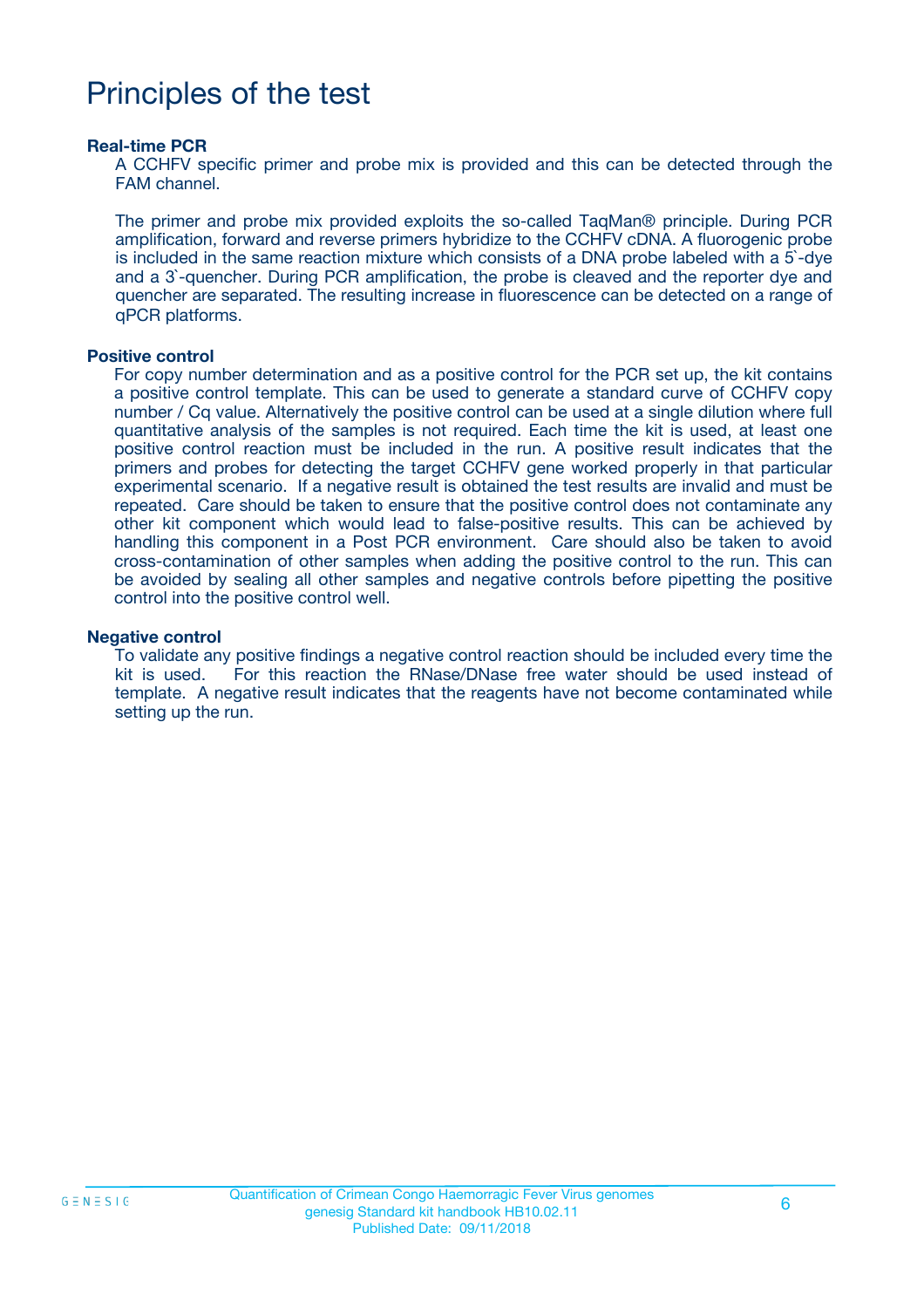### Resuspension protocol

To minimize the risk of contamination with foreign DNA, we recommend that all pipetting be performed in a PCR clean environment. Ideally this would be a designated PCR lab or PCR cabinet. Filter tips are recommended for all pipetting steps.

#### **1. Pulse-spin each tube in a centrifuge before opening.**

This will ensure lyophilised primer and probe mix is in the base of the tube and is not spilt upon opening the tube.

#### **2. Resuspend the kit components in the RNase/DNase free water supplied, according to the table below:**

To ensure complete resuspension, vortex each tube thoroughly.

| Component - resuspend in water | <b>Nolume</b> |
|--------------------------------|---------------|
| <b>Pre-PCR pack</b>            |               |
| CCHFV primer/probe mix (BROWN) | 165 µl        |

#### **3. Resuspend the positive control template in the template preparation buffer supplied, according to the table below:**

To ensure complete resuspension, vortex the tube thoroughly.

| Component - resuspend in template preparation buffer |         |  |
|------------------------------------------------------|---------|--|
| <b>Post-PCR heat-sealed foil</b>                     |         |  |
| CCHFV Positive Control Template (RED) *              | .500 ul |  |

\* This component contains high copy number template and is a VERY significant contamination risk. It must be opened and handled in a separate laboratory environment, away from the other components.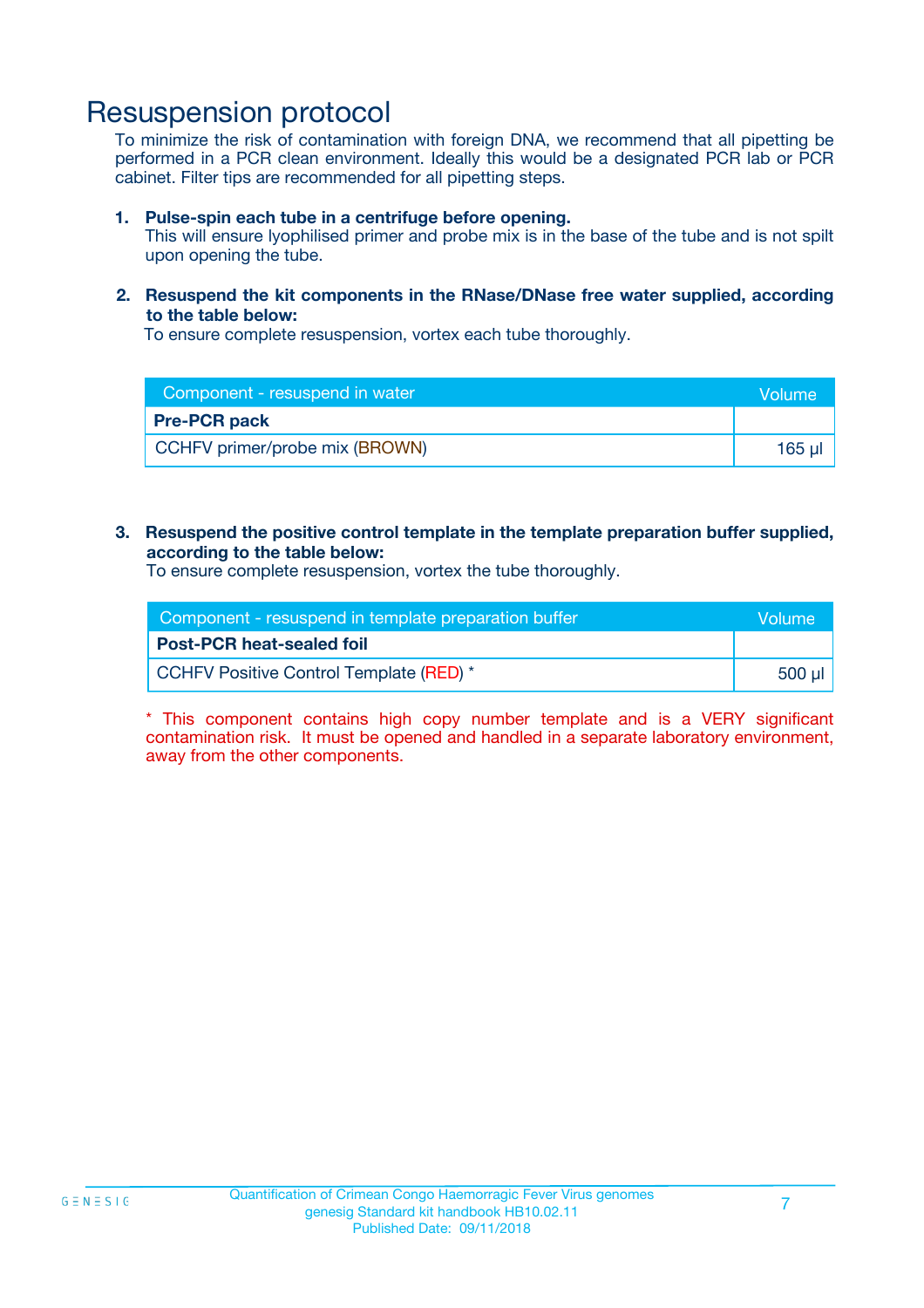# OneStep RT-qPCR detection protocol

A OneStep approach combining the reverse transcription and amplification in a single closed tube is the preferred method. If, however, a two step approach is required see page 10.

#### **For optimum performance and sensitivity.**

All pipetting steps and experimental plate set up should be performed on ice. After the plate is poured proceed immediately to the OneStep amplification protocol. Prolonged incubation of reaction mixes at room temperature can lead to PCR artifacts that reduce the sensitivity of detection.

**1. For each RNA sample prepare a reaction mix according to the table below:** Include sufficient reactions for positive and negative controls.

| Component                                                    | Volume   |
|--------------------------------------------------------------|----------|
| oasig OneStep or PrecisionPLUS OneStep 2X RT-qPCR Master Mix | $10 \mu$ |
| CCHFV primer/probe mix (BROWN)                               | 1 µl     |
| <b>RNase/DNase free water (WHITE)</b>                        | $4 \mu$  |
| <b>Final Volume</b>                                          | $15$ µ   |

- **2. Pipette 15µl of this mix into each well according to your qPCR experimental plate set up.**
- **3. Pipette 5µl of RNA template into each well, according to your experimental plate set up.**

For negative control wells use 5µl of RNase/DNase free water. The final volume in each well is 20ul.

**4. If a standard curve is included for quantitative analysis prepare a reaction mix according to the table below:**

| Component                                                    | Volume   |
|--------------------------------------------------------------|----------|
| oasig OneStep or PrecisionPLUS OneStep 2X RT-qPCR Master Mix | 10 µl    |
| CCHFV primer/probe mix (BROWN)                               | 1 ul     |
| <b>RNase/DNase free water (WHITE)</b>                        | $4 \mu$  |
| <b>Final Volume</b>                                          | $15 \mu$ |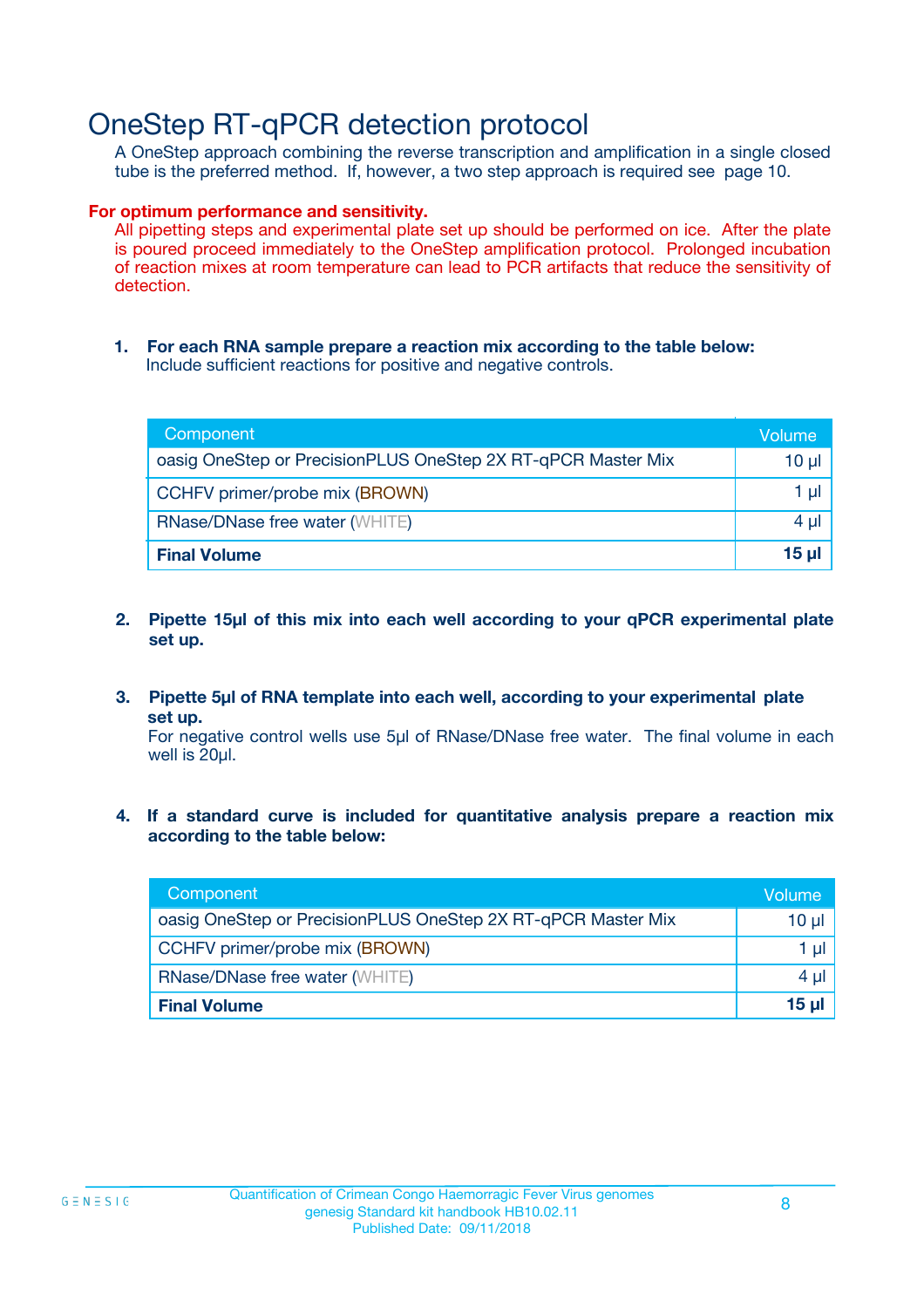#### **5. Preparation of standard curve dilution series**

- 1) Pipette 90µl of template preparation buffer into 5 tubes and label 2-6
- 2) Pipette 10µl of Positive Control Template (RED) into tube 2
- 3) Vortex thoroughly
- 4) Change pipette tip and pipette 10µl from tube 2 into tube 3
- 5) Vortex thoroughly

Repeat steps 4 and 5 to complete the dilution series

| <b>Standard Curve</b>         | <b>Copy Number</b>     |
|-------------------------------|------------------------|
| Tube 1 Positive control (RED) | $2 \times 10^5$ per µl |
| Tube 2                        | $2 \times 10^4$ per µl |
| Tube 3                        | $2 \times 10^3$ per µl |
| Tube 4                        | $2 \times 10^2$ per µl |
| Tube 5                        | 20 per $\mu$           |
| Tube 6                        | 2 per µl               |

**6. Pipette 5µl of standard template into each well for the standard curve according to your plate set up**

The final volume in each well is 20ul.

# OneStep RT-qPCR amplification protocol

Amplification conditions using oasig OneStep or PrecisionPLUS OneStep 2X RT-qPCR Master Mix.

|             | <b>Step</b>                  | <b>Time</b>      | <b>Temp</b>    |
|-------------|------------------------------|------------------|----------------|
|             | <b>Reverse Transcription</b> | $10 \text{ min}$ | 55 °C          |
|             | Enzyme activation            | 2 min            | $95^{\circ}$ C |
| Cycling x50 | Denaturation                 | 10 <sub>s</sub>  | $95^{\circ}$ C |
|             | <b>DATA COLLECTION *</b>     | 60 s             | $60^{\circ}$ C |

\* Fluorogenic data should be collected during this step through the FAM channel